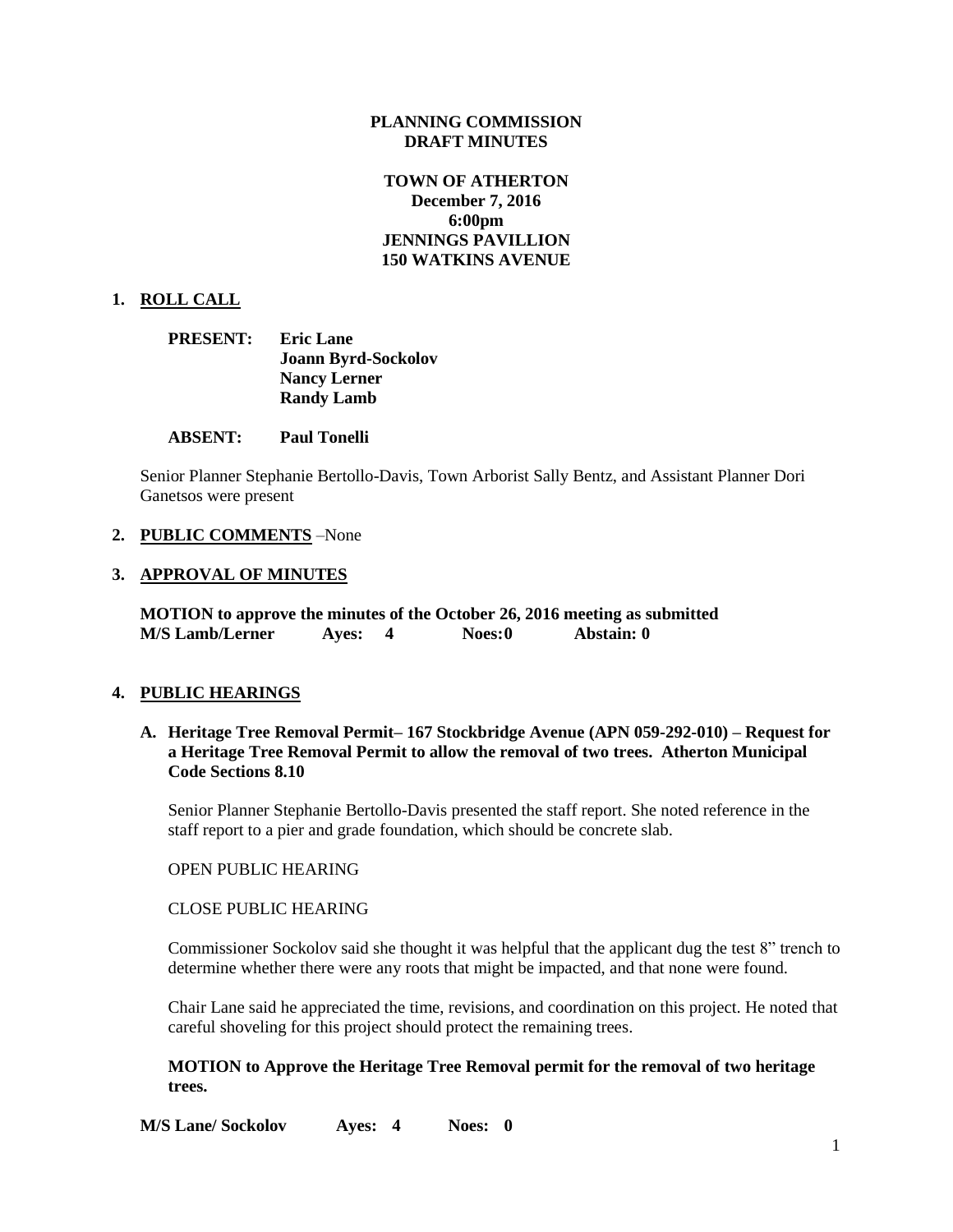# **5. OLD BUSINESS**

## **i. Discussion on Atherton Municipal Code Sidewall and Endwall Regulations**

Senior Planner Stephanie Bertollo-Davis presented the staff report and thanked the architectural firms that provided assistance in the preparation of drawings and graphics for the staff.

Senior Planner Davis noted that staff identified four potential approaches for the Planning Commission to consider.

- 1) Maintain Increased Setbacks, but Reduce Applicability
- 2) Defined Allowable Building Height Protrusion
- 3) Daylight Plane
- 4) Remove Sidewall Height Limitations.

She discussed each design approach, and Commissioners asked questions and discussed throughout the course of the presentation. The Commission then discussed each of the four approaches.

1. Maintain Increased Setbacks, but Reduce Applicability

Chair Lane clarified that the option of a Special Structures Permit only for the "offending element" of the home, described as option  $A(1)$ , could apply to 3 sides of the home and that the option of a Special Structures Permit to be evaluated on a case by case basis, described as option  $C(1)$ , would be the closest to a design review and farthest from what is currently practiced. He suggested starting with a Special Structures Permit only for the "offending element" of the home and then potentially transitioning to the option where these increased sidewall heights are reviewed at the staff level.

Senior Planner Stephanie Bertollo-Davis noted that option A(1) is commonly misinterpreted under existing Ordinance. She noted existing Ordinance requires increased setbacks for all 4 sides of the home, not just the "offending element".

Commissioner Sockolov asked if this would also apply to the schools in the town. Senior Planner Davis said private schools have different zoning regulations.

Chair Lane said he is most comfortable starting with option  $A(1)$  then potentially progressing to option  $B(1)$ , which would allow increased sidewall heights with increased setbacks to be approved at the staff level without a public hearing, gradually. He said he would prefer to stay away from option  $C(1)$  because it too closely resembles design review.

2. Defined Allowable Building Height Protrusion

For option 2 (A)- "Dormer" Provision, Chair Lane asked if the 2' distance below the roof ridge line would change if the roof of the dormer was flat.

Senior Planner Davis said the distance could change, and that the 28' (2' below the roof ridge line) might not be appropriate. She explained that the example shown has the roof of the dormer at 25.5'.

Commissioner Sockolov asked why the 25.5' height was chosen.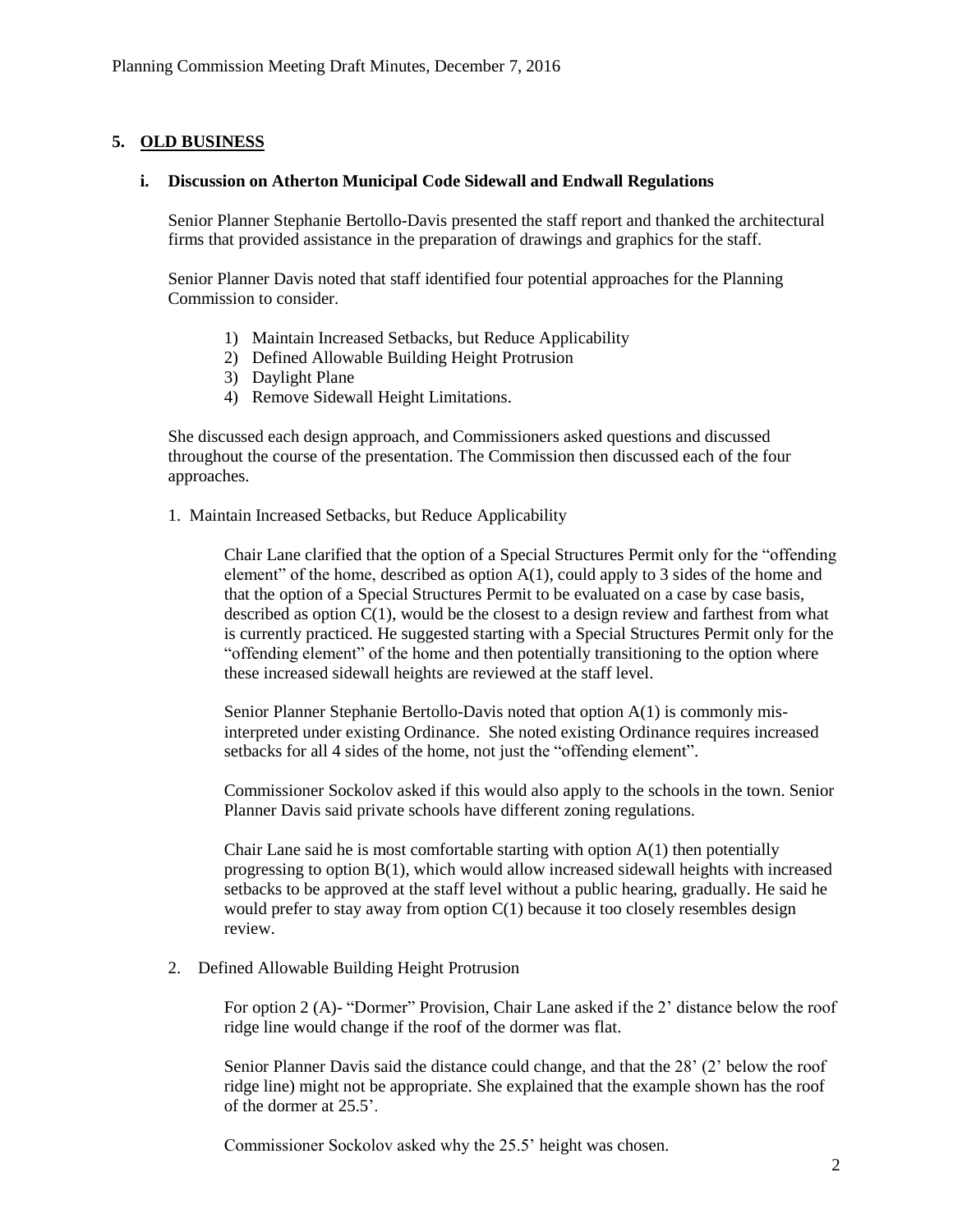Senior Planner Davis said 25.5' allows greater interior ceiling height, and an "attic" area to allow for the storage of mechanical equipment.

For option 2 (C) – Allow Buildings with Lower Roof Pitch to Exceed Sidewall Height with Increased Setback-Commissioner Sockolov asked if the existing tower rule included any specification on the type of roof.

Senior Planner Davis said it does not.

Commissioner Sockolov asked if a tower has to have a roof or if it could be open.

Senior Planner Davis said there is no requirement to have a roof and that the towers could be open.

3. Daylight Plane

Chair Lane asked how the daylight plane would work if the site wasn't flat.

Senior Planner Davis said that daylight plane measurements could be taken from the defined average natural grade of the lot.

Chair Lane asked if on an extremely sloped site, if the average natural grade would allow for a higher sidewall.

Senior Planner Davis said that unless the whole lot is extremely sloped, the homes are typically situated on the flattest part of the lot as this makes it easier to build.

4. Remove Sidewall Height

Senior Planner Davis presented the fourth option, which would propose to remove the sidewall height regulation altogether, and could set a sliding scale in terms of height and setback requirements.

The Commissioners reviewed a slideshow of modern homes in Atherton either built or currently under construction.

Chair Lane noted one home was the architectural style that he wanted to avoid as it was flat with tall windows, and more closely resembled an industrial building rather than a single family residence. He noted another example looked more like a "home" rather than an industrial building and that the overhang on this home meets the intent of the ordinance to distinguish roof from sidewall. He noted that the next example, which was square, glass, and had little distinction between the wall and the roof, looked like a compound. Chair Lane noted the next example may be more aesthetically pleasing, as it had more distinct features and different textures.

### OPEN PUBLIC HEARING

John Daseking, from Pacific Peninsula Architects, presented. He noted the negative impacts of the existing zoning code for people who wanted a modern home. He stated that he was working in Atherton in 1986 when the Town was moving towards larger homes, rather than ranch style homes, and that there was controversy associated with this transition at that time. Mr. Daseking said that contemporary / modern homes may look larger than traditional homes due to the fact that the exteriors can be less detailed. He stated he believed the potential revisions were about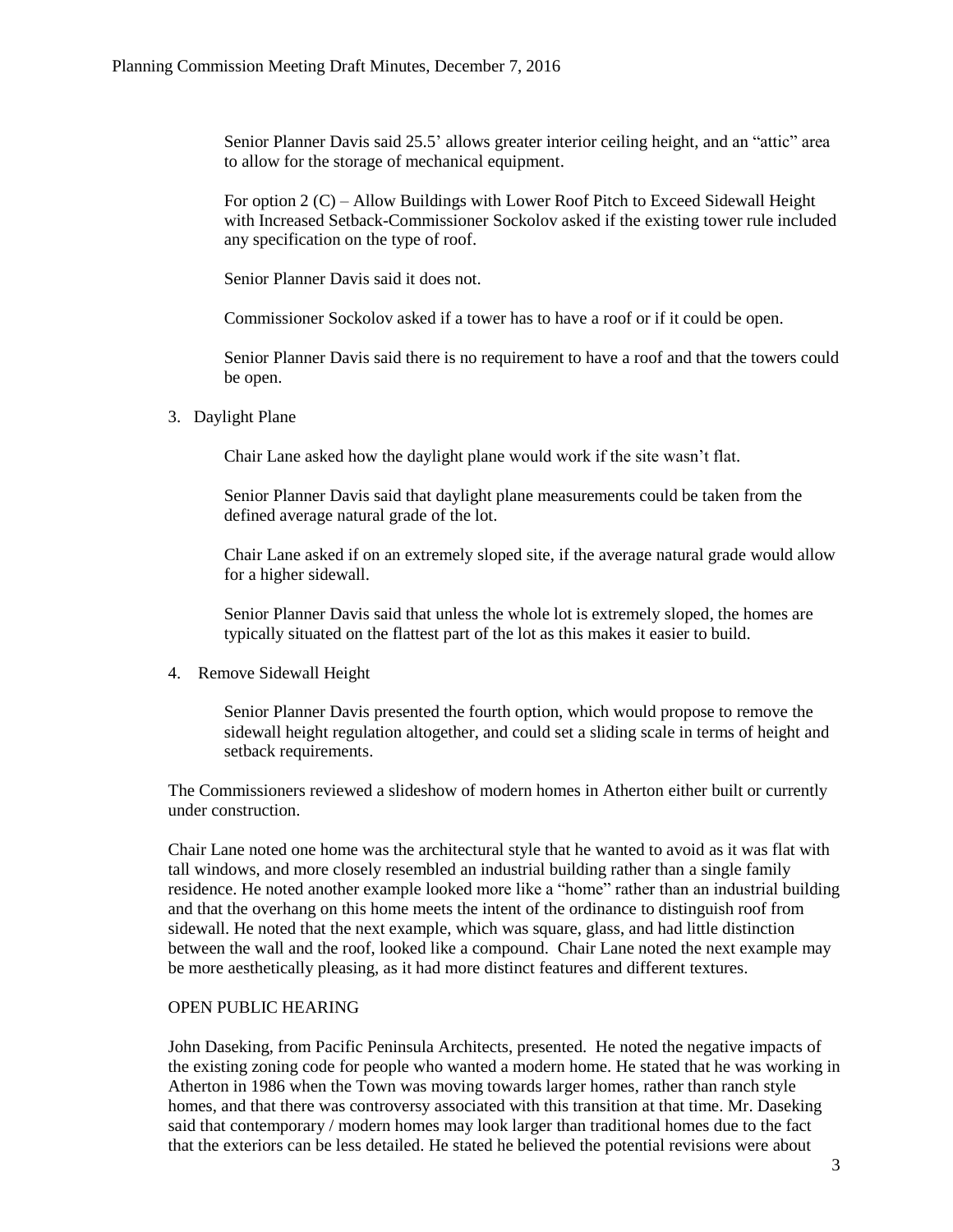creating an equitable zoning code and that in a traditional home a pitched roof allows for increased ceiling height and volume. Mr. Daseking said he approached potential changes while considering how to give a modern home more volume and to incorporate attics. He gave an overview of the options he presented for a potential dormer rule and gable rule, and said applying a dormer rule would control the scale and allow the benefit of service equipment storage to the design.

Commissioner Sockolov asked if most contemporary modern homes have service equipment in the attic.

Mr. Daseking said that the mechanical equipment for the  $2<sup>nd</sup>$  floor is usually stored in an attic. He said he did not support a daylight plane approach because it is such a departure from the current zoning ordinance.

Chair Lane said a daylight plane could be difficult to explain to neighbors.

Steve Borlik, from Young and Borlik Architects, presented. Mr. Borlik said he considered the architectural character of the Town in his proposal as presented in the staff report and agreed that the existing ordinance doesn't lend itself to contemporary design. He noted that in considering using the dormer ordinance, the sloping elements of the roof could be removed to yield a resulting flat mass that is actually smaller than a traditional dormer.

Chair Lane said that the visual effect of the mass seems larger on modern homes.

Mr. Borlik noted he did not support architectural review.

Chair Lane said the intent of the current Ordinance is to eliminate the need for a design review process by conformance to requirements of the zoning code, which may provide greater assurances to the community of what gets built.

Mr. Borlik said it is important to reflect on the different perception for massing in these building envelopes, whether considering roof slope or dormer, and that he felt the dormer approach is the most applicable as it shows how the perception of contemporary homes looks far bulkier than the traditional homes. He noted that sidewall/ endwall regulations limit ceiling height potential for modern homes, which precludes taller roofs, attic space, and lofts.

Mr. Borlik said he also agrees that a daylight plane approach may not be preferred. He noted that the City of Palo Alto currently has one, and it allows for a certain amount of intrusion in to the daylight plane. He noted that the lots in Palo Alto are very different than the types of lots in Atherton and if the Town were to consider a daylight plane, a 1:5 rule may be useful.

Commissioner Lamb said one basis of this discussion was to streamline the process of approving modern homes, but he doesn't want any negative neighborhood impacts. He noted that beauty can be subjective, and wants to avoid neighbor conflict with any potential Ordinance change.

### CLOSE PUBLIC HEARING

Commissioner Sockolov noted that the Town's landscape screening requirement can help to mitigate negative impacts. She further maintained that the Commission should try to promote equality for all designs, without incentivizing one type over another.

Chair Lane raised concerns about of light emissions for taller windows on modern homes, but also wants to have some flexibility in the Ordinance for modern homes. He said that the way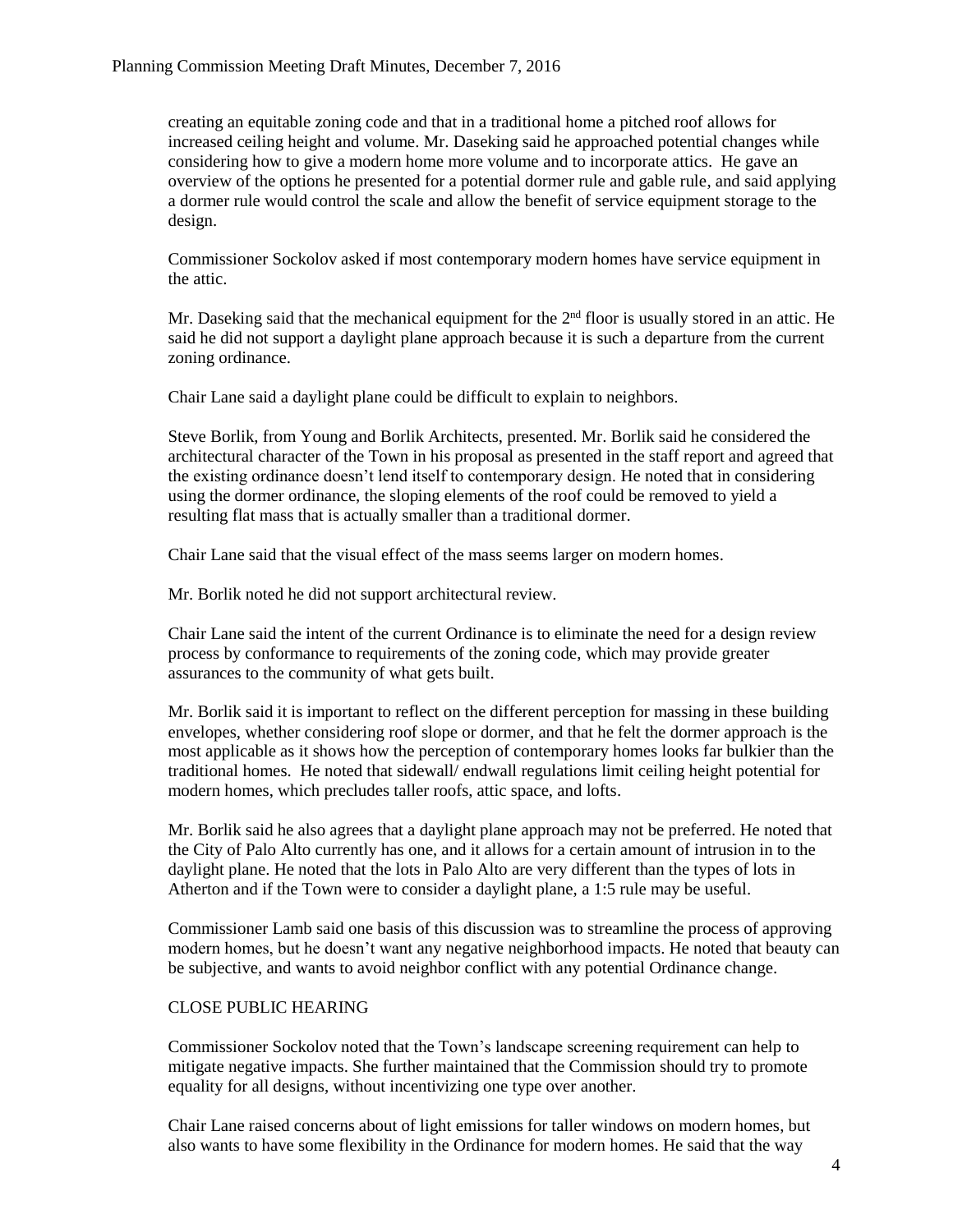development is currently occurring in Atherton, every time you drive by a single-story ranch home, you know that it will be bought, demolished, and replaced. Chair Lane said that there are inconsistent architectural styles throughout the Town, which is ok, but that the Commission should not provide more opportunity for one type of architectural style over another one. He said that allowing "boxy" homes on the lot almost always results in more square footage for the home, and could incentivize this type of design. Chair Lane noted his preference that the Planning Commission stay a part of the review process for requests for exceptions for the time being.

# OPEN PUBLIC HEARING

Jude Kirik said a lot of the homes in the photo examples presented are currently under construction. He said they are so obvious and visible because there is no landscape screening yet. He noted most of these homes, post construction, will be sufficiently screened and will better blend into the neighborhood. Mr. Kirik said it would be more applicable to look at homes that have been around for 5 or more years than to look at homes currently being built.

Steve Borlik addressed concerns about light emission and privacy impacts associated with balconies, and noted the City of Menlo Park's and Town of Woodside's regulated both.

Chair Lane noted that balcony and lighting concerns may be greater in modern homes, but that they are discrete elements.

# CLOSE PUBLIC HEARING

Staff and the Commissioners reviewed the potential revisions to sidewall/ endwall regulations as proposed in the staff report and powerpoint presentation.

All Commissioners agreed that neither the daylight plane nor removal of sidewall height limitations entirely are not the preferred approach and should not be further evaluated. The Commission also agreed to eliminate the design review approach, and directed staff to study options A (1) and B (1) further.

Senior Planner Davis said that option A (1) is most typically applied and that it lends itself to the least amount of substantive change to the existing Ordinance.

Commissioner Lamb supported option A (1).

Chair Lane said that he's been in many sessions where the ceiling height issue as it relates to the sidewall regulations has been discussed, and that implementing option  $A(1)$ , in conjunction with addressing the ceiling height issue, could be beneficial. He said that the limited ceiling height of a modern home plan seems unequitable.

# OPEN PUBLIC HEARING

Steve Borlik, Architect, said he likes idea of a roof pitch defining sidewall height. He said that a shallower pitch should result in a taller sidewall height.

Commissioner Lane said he would like to focus on option A (1) plus an increased ceiling height.

Senior Planner Davis summarized the Commission direction received and that staff would further evaluate the maintenance of a SSP for increased sidewall height with increased setbacks, but to modify the criteria of the SSP to encompass the issue of interior ceiling height, advantages of a pitched roof v. flat roof, while also considering increased setbacks for the "offending elements".